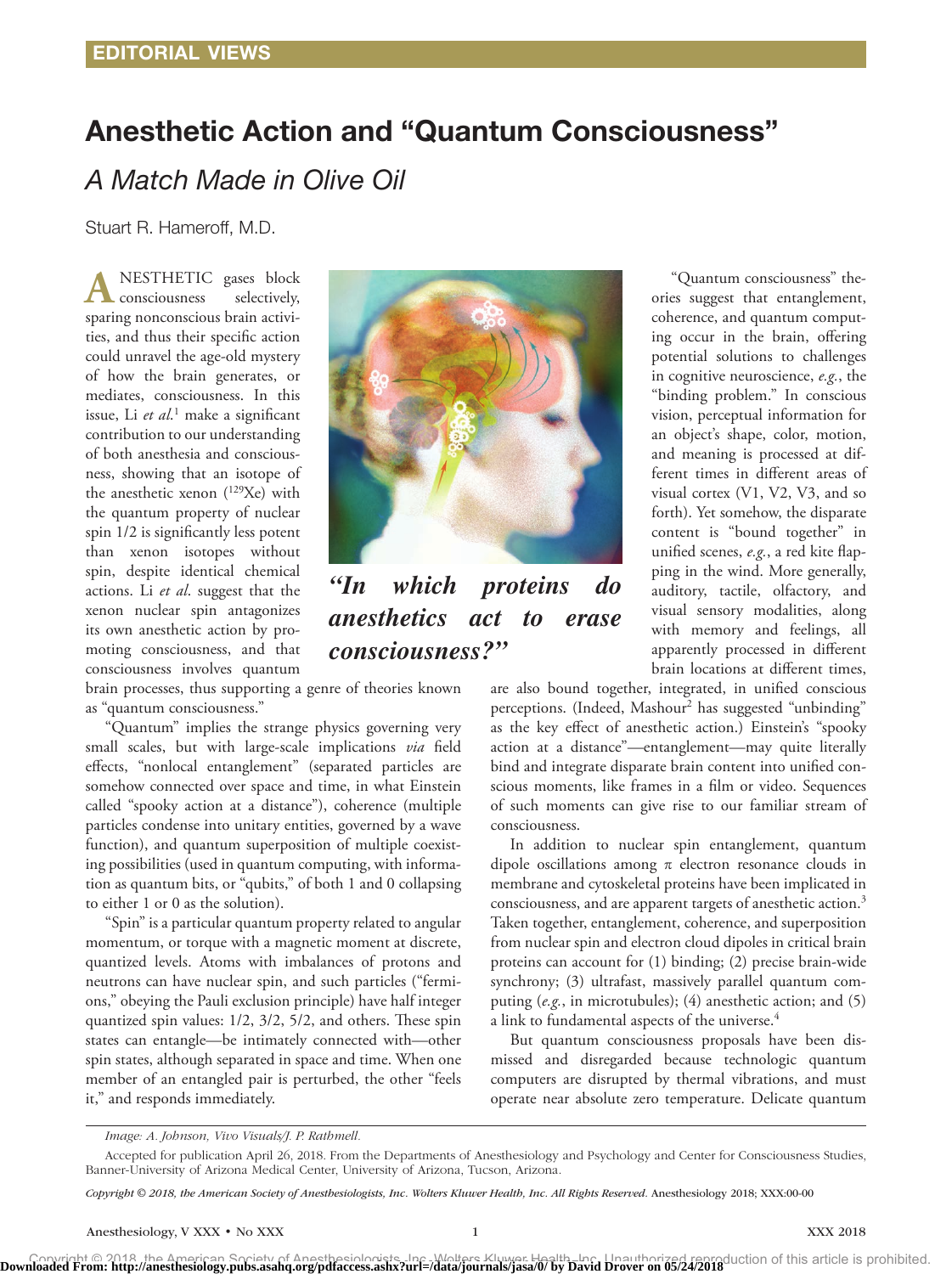

Frequency (Hz)

Fig. 1. Top three levels in a six-level recursive brain hierarchy. (*A*) Cerebral cortex, with thalamic inputs processed in three waves through six cortical layers before converging on layer V pyramidal neurons. (*B*) Cell body of pyramidal neuron with internal networks of microtubules. (*C*) Single microtubule comprised of peanut-shaped tubulin proteins.

processes in the "warm, wet, and noisy"5 brain would surely "decohere"—be drowned out—by chaos in the aqueous biologic milieu. Or would they?

Anesthesia to the rescue! In the nineteenth century, gases with diverse chemical structures were found to reversibly render humans and animals immobile, unresponsive and unconscious. Seeking a unifying factor, Hans Meyer (1899) and Charles Overton (1901) discovered that anesthetic potency correlated strongly with gas solubility in a nonpolar, "hydrophobic" lipid-like medium akin to olive oil. Potency is quantified by the ED50 (effective dose producing immobilization in half the population), which, for volatile anesthetics, came to be known as the minimum alveolar concentration. The solubility binding involves weak quantum dipole couplings (van der Waals London forces<sup>6</sup>) between electron outer shells of anesthetic molecules, and, *e.g.*, "π electron resonance" clouds of aromatic amino acid rings inside certain brain proteins.

The Meyer-Overton correlation thus defines an intraprotein, olive oil–like medium that is "quantum-friendly," nonpolar, hydrophobic (not "wet"), and potentially suitable for quantum information processing relevant to consciousness. As for "warm," plant photosynthesis proteins use quantum coherence to transfer photon energy from sunlight through  $\pi$ resonance groups, facilitated by coherent mechanical vibrations, and thus are not "noisy" but rhythmic. Unlike olive oil, or bulk benzene ( $e.g.,$  gasoline),  $\pi$  resonance electron clouds in protein interiors are arrayed at, or near, the van der Waals radius, conducive to quantum interactions (*e.g.*, similar to the quantum material graphene).

In which proteins do anesthetics act to erase consciousness? Membrane ion channels and/or receptors for γ-aminobutyric acid receptor type A, glutamate, acetylcholine, glycine, and serotonin were presumed targets, but evidence failed to support unitary anesthetic action,<sup>7</sup> and some results point to cytoskeletal microtubules inside neurons.<sup>8</sup> Polymers of the protein tubulin, microtubules have quantum resonance oscillations in terahertz, gigahertz, megahertz, and kilohertz frequency ranges,<sup>9</sup> and are proposed to host quantum computing regulating neurons, controlling behavior and mediating consciousness.<sup>4</sup> Computer simulations suggest anesthetic gases dampen (and nonanesthetic gases do not dampen) tubulin terahertz resonance (proportional to anesthetic potency).3 Other "quantum consciousness" theories involve membrane proteins, ordered water, lipids, or DNA.

Nuclear spin 1/2 is far more stable than electron cloud dipole states, and Fisher<sup>10</sup> has suggested that adenosine triphosphate hydrolysis can encode memory as geometric arrays of <sup>31</sup>phosphorous nuclear spin 1/2. Now Li et al.<sup>1</sup> suggest nuclear spin 1/2 antagonizes anesthetic potency by promoting factors supporting consciousness.

Downloaded From: http://anesthesiology.pubs.asahq.org/pdfaccess.ashx?url=/data/journals/jasa/0/ by David Drover on 05/24/2018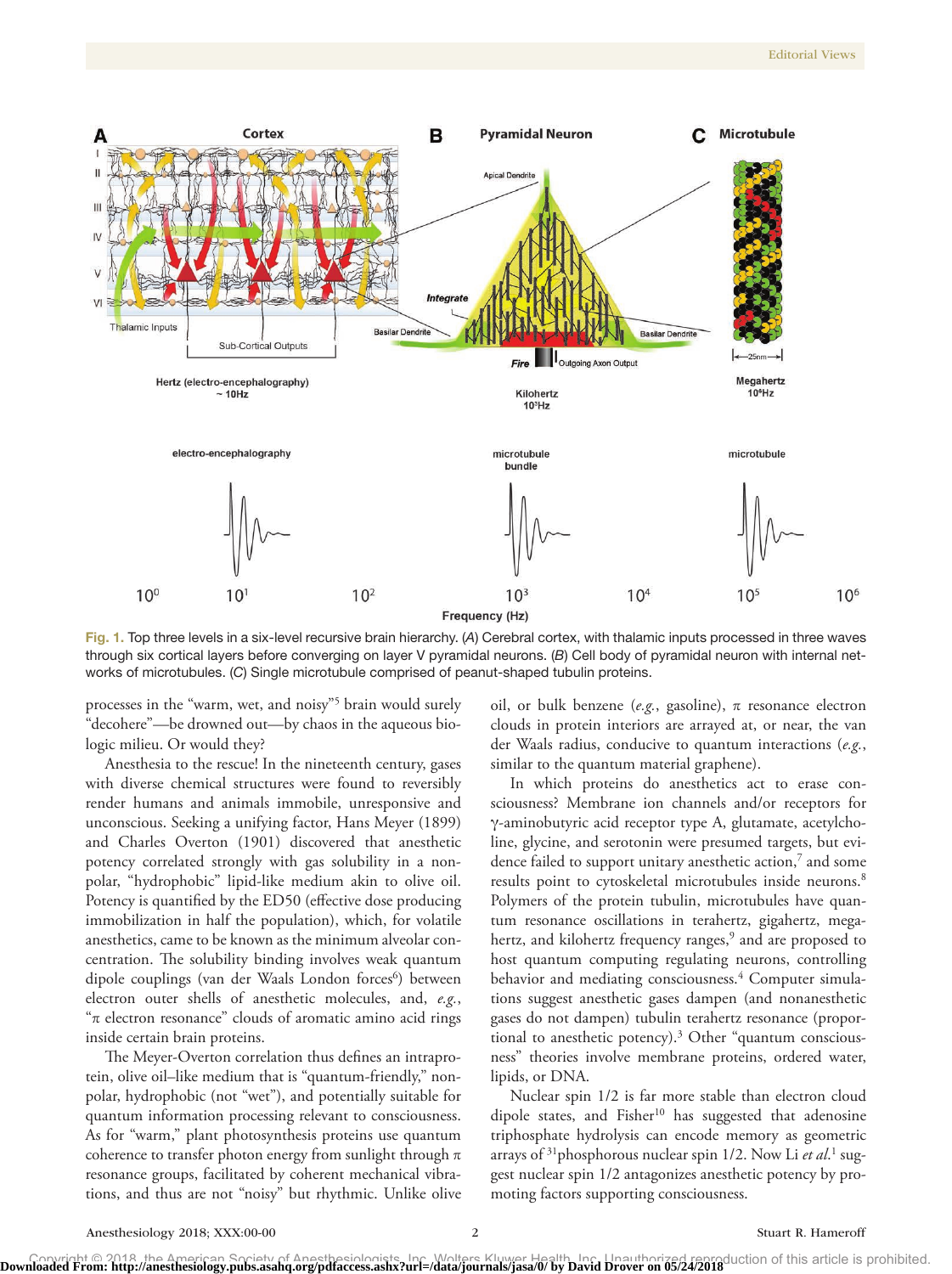How? The Meyer-Overton correlation relates to electron cloud dipoles rather than nuclear spin states. Could xenon's nuclear spin affect its electron cloud, altering van der Waals forces and reducing anesthetic effect? Apparently not, it turns out. Li *et al*. calculated electron cloud polarizability for the xenon isotopes and found no change with nuclear spin.

Could xenon nuclear spin 1/2 promote consciousness directly? As Li *et al*. point out, spin 1/2 is optimal for entanglement, having the longest coherence time (lowest spin number). Hypothetically, if there were endogenous spin 1/2 states binding consciousness among nuclei of relevant brain proteins, whatever they may be, membrane, cytoskeletal, or both (a "quantum Wi-Fi"), addition of <sup>129</sup>Xe, or other spin 1/2 carrier, could increase entanglement, and consciousness, like adding more routers to improve Wi-Fi service.

But anesthetic action suggests consciousness also involves electron cloud dipole pairs. Such pairs have integer spin numbers and are "bosons," which disobey the Pauli exclusion

principle and can condense into unitary coherent states. The relationship between (nuclear spin) fermions and (electron pair) bosons is unclear. Perhaps the rotational force of nuclear spin magnetic moments (torque) "tunes" or pumps quantum electromechanical activity in neuronal membrane and/or microtubule proteins to increase their vibrational frequency, the opposite of anesthetic dampening, and thus "promote" consciousness.

Quantum consciousness theories portray the brain as a multiscale hierarchy originating in quantum vibrational states at small, fast scales inside proteins in the neuronal membrane and/or cytoskeleton. These may amplify and resonate upward over many orders of magnitude (figs. 1 and 2). Rather than a computer, the brain may be more like an orchestra; rather than a computational output, consciousness may be more like music.

The work by Li *et al*. also suggests various drugs, or supplements with nuclear spin 1/2, may enhance quantum



Fig. 2. Lower three levels in a six-level recursive brain hierarchy. (*A*) Schematic row of three tubulins with oscillating dipole states. (*B*) Single tubulin with its 86 π resonance rings (*red sphere*s indicate anesthetic binding sites). (*C*) Schematic row of π resonance clouds with dipole states. (*Bottom*) Anesthetic dampens π resonance dipole oscillations.

Downloaded From: http://anesthesiology.pubs.asahq.org/pdfaccess.ashx?url=/data/journals/jasa/0/ by David Drover on 05/24/2018